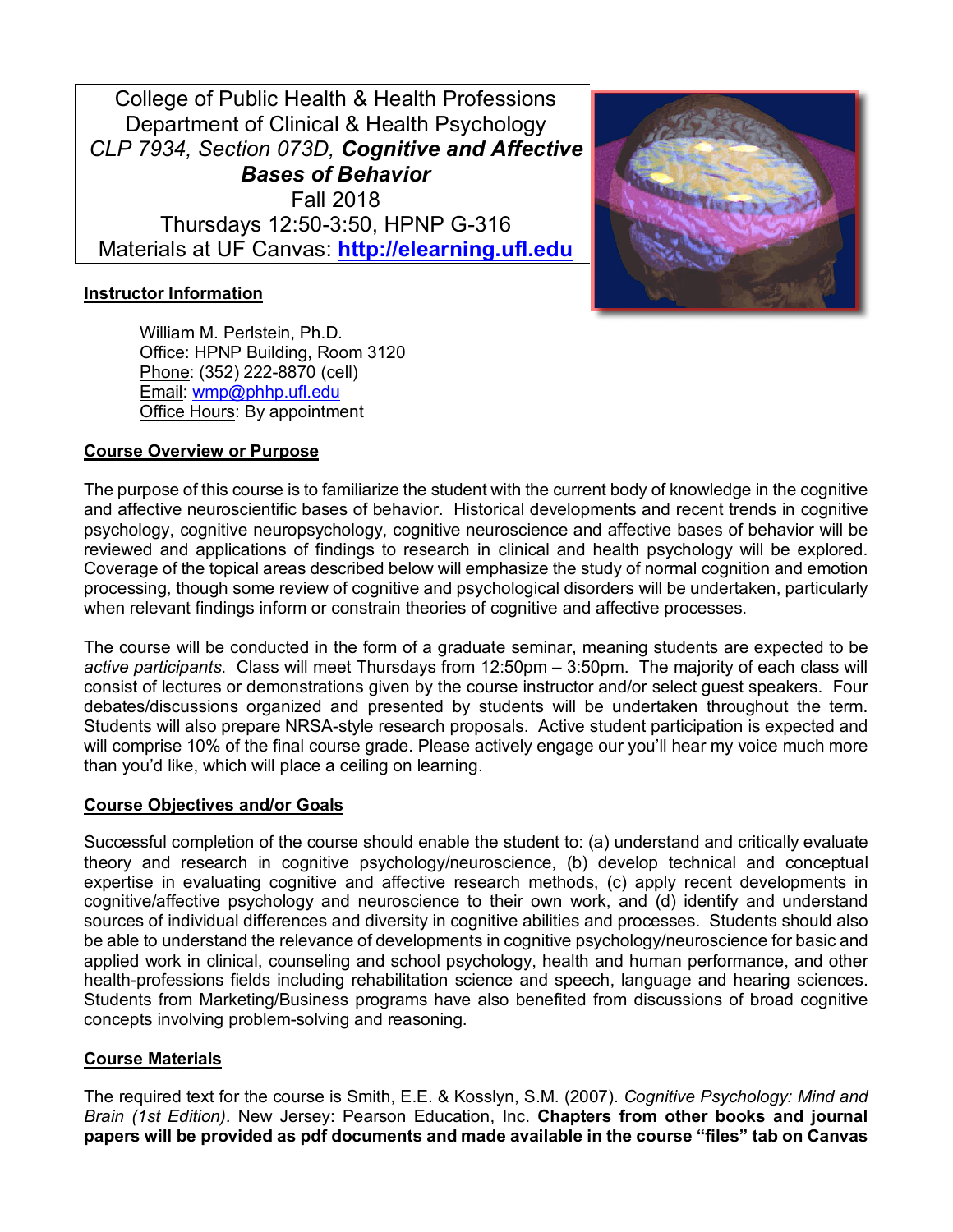(**http://elearning.ufl.edu); download by clicking on the link listed under readings for the week of the class.** Lecture notes will be available through Canvas by noon the day of class (also under the "files" tab)**.** To access assigned *readings and lectures*, once in Canvas for the course, click "*files*" tab and you will see folders for "*Class Readings (pdf)*" and "*Class Lectures (pptx)*" organized by class-session week as listed below. There will also be several optional readings for each week; these may provide alternative views and will be well-worth reading.

### *Text-Related Student Online-Resources*

Still waiting for publisher to get back to me regarding online student resources associated with the text. *Ones they sent last time were not useful; hoping they followed my recommendations for new generation we'll see and I'll keep you informed!*

#### **Course Requirements/Evaluation/Grading**

Course grading will be determined by two take-home exams (25% each), a topical debate (15%), a brief Research Topic Description (5%), a Research Proposal (20%) and class participation & attendance (10%). The schedule for these events and deadlines for paper submissions can be found in the course plan below.

EXAMINATIONS will consist of objective, short answer, and multiple-choice portions covering topics discussed in class and in readings. Study questions *may* be provided periodically during the semester to assist in learning and in exam preparation. Plus, additional study guides can be found on the link to the text-related resources provided above. Examinations will be *take-home* and distributed via Canvas approximately 1 week prior to due date (Exam 1 due Nov. 9, Exam 2 due Dec. 16, each via email by 5pm on the due date). *Please return exams to me, via email using the subject heading <Last name>"CBB Exam 1" or <Last name> CBB Quiz#2" on the due dates listed by 5PM.* **Students not adhering to these conventions, or not including their names on assignments, will NOT receive credit.** This happens lots, so please pay attention here.

RESEARCH TOPIC DESCRIPTION. Students will submit a *1-page* single-spaced description of your preliminary ideas for the research proposal. The research topic description should describe the work to be done in the research proposals (see below). Essentially, what you want to get across in these descriptions is the *What, Why, and How* of your research idea. Though brief, please make it comprehensible enough to express your ideas, including primary aims/questions, significance of the questions, and research approach. That is, please include *what* question(s) you will be addressing, *why* this question(s) is important, and *how* you will address the question(s)—i.e., *what, why, and how*. Knowing that we will not have covered all topical areas by the due date of the research topic description, it is understood that your chosen topic might change as you encounter new course material. I will be available after class for students to discuss challenges/questions associated with their research ideas/descriptions before and after its due date (Oct. 25). The timing of this assignment in the schedule is to enable students to incorporate instructor feedback into the final proposals, due December 8. Please let me know if you plan to change your topic substantively following this due date so I can provide any necessary guidance. *Please send to me by 5PM on October 25 via email, using the subject heading <Last name>"CBB Research Topic."*

RESEARCH PROPOSAL. This assignment is an opportunity for the student to perform further research on a topic of their choice and should be in the form of an "NRSA-style" research proposal (see Parent F31: http://grants.nih.gov/grants/guide/pa-files/PA-11-111.html). Proposals should not exceed 6 pages in length (excluding references), using single-spacing and at least an 11-point font with 1" margins. This should include: *1) Specific Aims, 2) Background and Significance, 3) Research Design and Methods, and 4) Reference sections*. Students will choose an area of interest, pose a specific research question(s) with hypotheses, and describe in the proposal how they would address this question(s) using one or more of the methods and/or cognitive concepts discussed in class. No budget will be required, but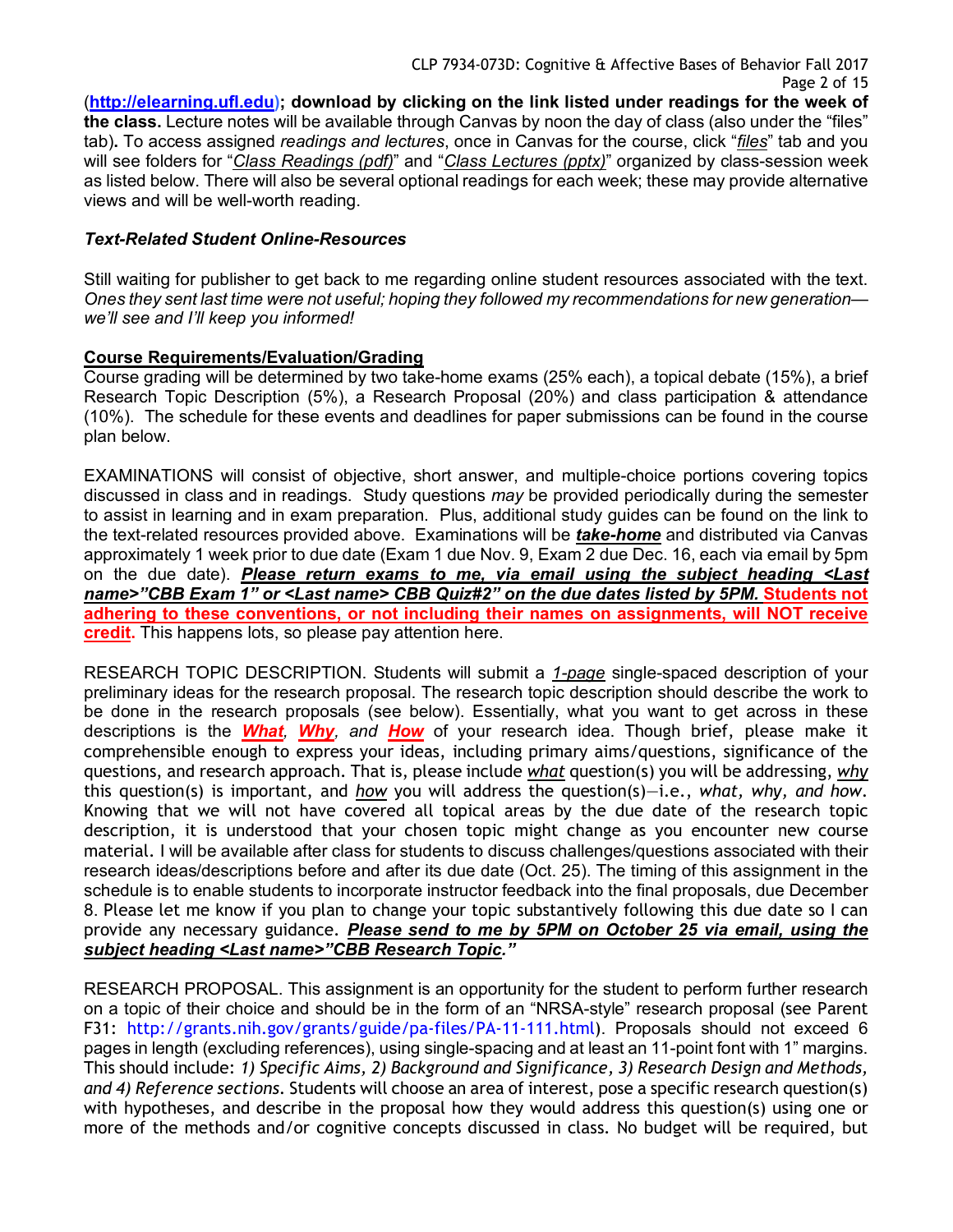students should be mindful of budgetary limitations to keep their proposed project realistic. *Please send to me by 5PM on December 6 via email, using the subject heading <Last name>"CBB Research Proposal.* I have included a sample proposal that you may use to guide and format yours (though other formats are acceptable)—content- and format-wise. This can be found in the *files* tab under Grant Proposal Example folder. Please **DO NOT DISTRIBUTE** this proposal beyond your classmates.

DEBATES. Each student will participate in one of four debates scheduled throughout the semester. In these debates, students are required to advocate a position and support their arguments with theory and/or data. More specific information on the format of the debates will be given at some point during the first three class meetings. Students are expected to participate actively in class sessions, especially the debates, by expressing ideas, asking questions, and discussing relevant issues, readings, and experiences. **Grades** will be assigned to the whole group based on clarity of their arguments, use of literature in support of arguments, thoughtfulness in both initial presentation and various rebuttals and (need I say), "civility".

Debate format: Students will form 4 groups of 3-5 students each (dependent on class size) and sign up or be assigned after providing their preferences after the  $2^{nd}$  week for the affirmative ("pro") or negative ("con") side of the debate (e.g., there is/is no emotion without cognition). You will be encouraged to sign up for the opposite of what you believe (where possible). 60 minutes will be allotted for the entire debate; the affirmative (pro) group will present for 10-15 minutes, the negative (con) will then present for 10-15 minutes. Each side will then have 5 minutes for rebuttal, then the class will join in for a larger discussion for 15-20 minutes (longer if needed). You will be asked to base your arguments on findings in the literature and to *provide Dr. Perlstein pdfs* of the 2-4 references you use outside of those listed under course readings so he can make them available to the class through Canvas within one week of each debate. *Please provide pdfs of these readings via email to Dr. Perlstein at least 1 week prior to the date of your teams' debate (name the pdfs with the convention <first author last name"- Publication year>.pdf"). Also, please include in the email your debate groups' pdfs the list of citations for each paper in APA format. These readings will be provided in an updated syllabus reference list below as they are received and uploaded to Canvas. All students are expected to read all debate-related articles and play an active role in discussion.* Preparation for the debates will require group cooperation to compose supporting arguments for your position. *Once received, the debate-related pdfs will be placed in resource-specific folders available through Canvas ("files" tab) and made accessible to all students on an as-received basis.*

The *four* debates will be:

*Debate I***:** *"WADA testing using fMRI is (pro)/is not (con) effective for determining laterality of language & memory functioning prior to epilepsy surgery" Held on 9/06/18.*

*Debate II***:** *"Functional neuroimaging can (Pro)/cannot (Con) completely replace lesion methods for informing theories of cognition." Held on 10/04/18.*

*Debate III***:** *"Repressed memories are more likely to represent memory distortions (Pro) rather than true, unearthed recollections of past experience (Con)." Held on 11/08/18.*

*Debate IV***:** *"There is no emotion without cognition (or emotion is dependent upon cognition)." Pro = Emotion is dependent on cognition (there is no emotion without cognition); Con = Emotion is independent of cognition (there is emotion without cognition). Held on 11/29/18.*

| <b>Grading Requirements, Dates, and Distribution</b> |                          |                   |                  |  |
|------------------------------------------------------|--------------------------|-------------------|------------------|--|
| <b>Requirement</b>                                   | <b>Distribution date</b> | Due date          | % of final grade |  |
| Quiz #1 (mid-term)                                   | November 3               | <b>November 9</b> | 25%              |  |
| Quiz #2 (final)                                      | November 30              | December 16       | 25%              |  |
| 4 Debates                                            | ---                      | Variable          | 15%              |  |
| <b>Research Topic Description Due</b>                | $---$                    | October 25        | 5%               |  |
| Research Proposals Due                               | ---                      | December 6        | 20%              |  |
| Participation                                        |                          |                   | 10%              |  |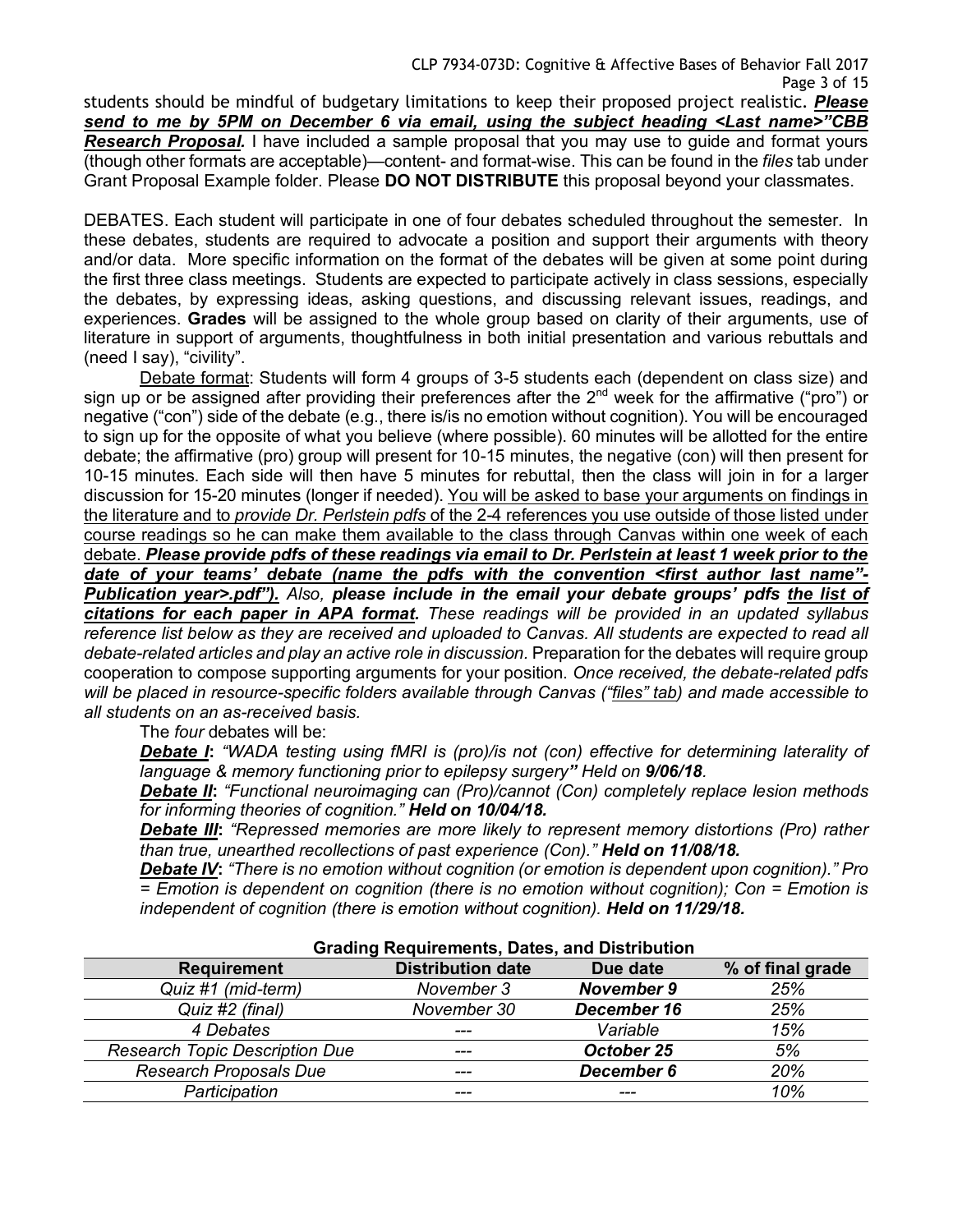CLP 7934-073D: Cognitive & Affective Bases of Behavior Fall 2017 Page 4 of 15

The grading scale will be as follows: Grades will be weighted according to the number of points available for each component. Decimals will be rounded to the nearest whole number (up or down). Final grades will be calculated as a percentage of the highest score as follows:

| % of points<br>earned in<br>class | $93% -$<br>100% | $90% -$<br>92% | $87% -$<br>89% | $83% -$<br>86% | $80% -$<br>82% | 77%-<br>79% | $73% -$<br>76% | 70%-<br>72% | $67% -$<br>69% | $63% -$<br>66% | $60% -$<br>62% | <b>Below</b><br>60% |
|-----------------------------------|-----------------|----------------|----------------|----------------|----------------|-------------|----------------|-------------|----------------|----------------|----------------|---------------------|
| Letter<br>Grade<br>equivalent     | A               | А-             | B+             | B              | B-             | C+          |                | $C-$        | D+             | D              | D-             |                     |
| <b>GPA</b><br>equivalent          | 4.0             | 3.67           | 3.33           | 3.0            | 2.67           | 2.33        | 2.0            | 1.67        | 1.33           | 1.0            | 0.67           | $0.0\,$             |

For greater detail on the meaning of letter grades and university policies related to them, see the Registrar's Grade Policy regulations at: http://catalog.ufl.edu/ugrad/current/regulations/info/grades.aspx.

Incomplete grades: An incomplete grade may be assigned at the discretion of the instructor as an interim grade for a course in which the student has 1) completed a major portion of the course with a passing grade, 2) been unable to complete course requirements prior to the end of the term because of extenuating circumstances, and 3) obtained agreement from the instructor and arranged for resolution (contract) of the incomplete grade. Instructors assign incomplete grades following consultation with Department Chairs.

# **Topical Outline**

Listed below is a *moderately flexible* schedule of classes and accompanying reading assignments. Readings as listed are subject to change within 7 days prior to the class date. Students are asked to complete required readings prior to class so they can maximally benefit from presentations and to facilitate participation in discussions. *I WILL pop quiz the class if it is detectibly lethargic.* I understand the reading list is heavy; I have provided a list of **OPTIONAL** (i.e., not-required) readings each week for those of you who are inclined to learn more detailed/advanced stuff above-and-beyond the basic required readings. Your choice, but surprise me and your classmates with your advanced knowledge….

| <b>Class</b><br># | <b>Date</b> | <b>Topic</b>                                                                                                                                                   | <b>Reading</b>                                                                                                                                                                     |
|-------------------|-------------|----------------------------------------------------------------------------------------------------------------------------------------------------------------|------------------------------------------------------------------------------------------------------------------------------------------------------------------------------------|
|                   | Aug 23      | ■ Course Orientation<br>■ Introduction to Cognitive<br>Psychology & Cognitive<br>Neuroscience<br>■ Intro to Methods in<br>Cognitive<br>Psychology/Neuroscience | Smith & Kosslynn (2007)—Ch1<br>Perves (2008)-Ch 2<br>٠<br>Feinberg & Farah (2005)<br><b>Optional readings:</b><br>Drew et al. (2013)<br>٠<br>Perves (2008)-Ch 3<br>Rorden (2004)   |
|                   |             | & Experimental<br>Neuropsychology (part 1)                                                                                                                     | Tsay (2013)<br>$\blacksquare$                                                                                                                                                      |
| $\overline{2}$    | Aug 30      | ■ Methods in Cognitive<br>Psychology/Neuroscience<br>& Experimental<br>Neuropsychology (part 2)                                                                | Readings from last week plus:<br>Purves (2008)-Ch 3<br>Banich (2011)-Ch 3 (pp. 59-88)<br><b>Optional readings:</b><br>Banich (2011)-Ch 4<br>Luck (2005)-Ch 1                       |
|                   | Sept 6      | <b>No Class.</b><br><b>Debate/Discussion 1:</b><br>"WADA testing using fMRI<br>is (pro)/is not (con)<br>effective for determining                              | <b>Debate Readings:</b><br>TBD - reminder, please send me your<br>groups' readings 1-week in advance<br>so I can make them available to the<br>class and upload them to canvas for |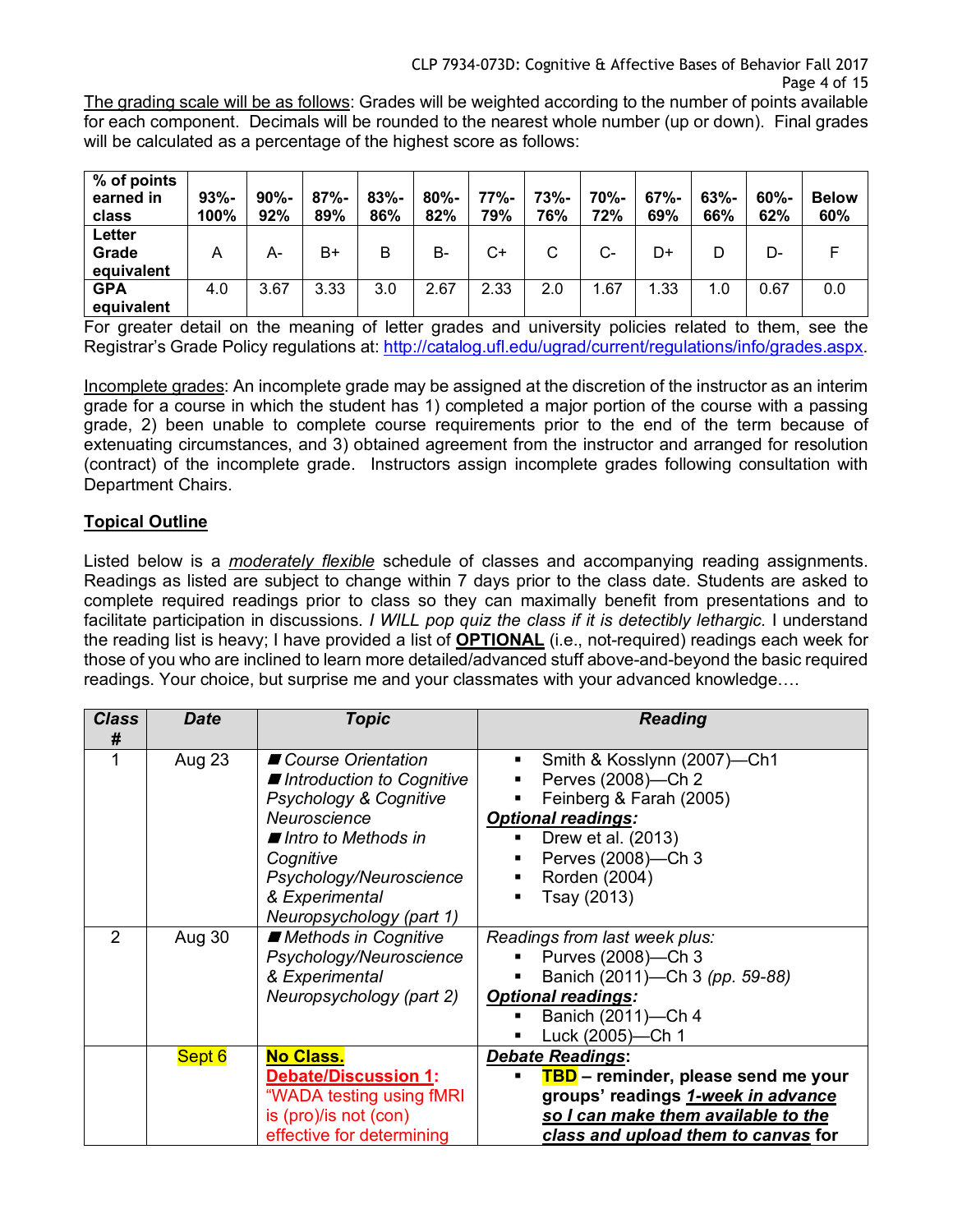|                |           | laterality of language &<br>memory functioning prior<br>to epilepsy surgery. (See<br>description of debate<br>format above.) No<br>enthusiam for this debate.                                                                                                    | all to read to facilitate everyone's<br>participation.                                                                                                                                                                                                                                                                                                                                                                                   |
|----------------|-----------|------------------------------------------------------------------------------------------------------------------------------------------------------------------------------------------------------------------------------------------------------------------|------------------------------------------------------------------------------------------------------------------------------------------------------------------------------------------------------------------------------------------------------------------------------------------------------------------------------------------------------------------------------------------------------------------------------------------|
| 3              | Sept $13$ | ■ "The lesion method in<br>cognitive<br>neuropsychology"<br><b>Guest Speaker: Dr. Dawn</b><br>Bowers 2-3PM (Clinical &<br>Health Psychology), "The<br>lesion method in cognitive<br>neuropsychology."                                                            | Banich (2011)-Ch 3 (pp. 53-59)<br><b>Optional readings:</b><br>Gazzaniga (2002)-Chs 3 & 5<br>Perves (2008)-Chs 4 & 5<br>Quiroga et al. (2005)<br>$\blacksquare$                                                                                                                                                                                                                                                                          |
| $\overline{4}$ | Sept 20   | ■ Spatial Cognition &<br><b>Attention</b><br><b>Guest Speaker: Dr.</b><br>Mingzhou Ding 3PM<br>(Biomedical Engineering)<br>"Neuronal mechanisms of<br>attentional control: Recent<br>advances."                                                                  | Text: Smith & Kosslyn-Ch 3<br>٠<br>Banich (2011)-Ch 11<br>Rorden & Karmath (2004)<br><b>Optional readings:</b><br>Knight & Stuss (2002)<br>٠<br>Knudsen (2007)<br>٠<br>Posner (2012)<br>٠<br>Posner & Rothbart (2007)<br>٠<br>Umiltà (2001)<br>٠<br>Wang et al. (2016)<br>٠<br>Wen et al. (2013)<br>Wen et al. (2012)                                                                                                                    |
|                | Sept 27   | No Class-Perlstein out<br>of town                                                                                                                                                                                                                                |                                                                                                                                                                                                                                                                                                                                                                                                                                          |
| 5              | Oct 4     | ■ Spatial Cognition &<br>Attention (cont.)<br><b>Debate/Discussion 2:</b><br>"Functional neuroimaging<br>can (pro)/cannot (con)<br>completely replace lesion<br>methods for informing<br>theories of cognition."<br>(See description of debate<br>format above.) | Readings from last week plus:<br>Banich (2011)-Ch 11<br><b>Optional readings:</b><br>Knight & Stuss (2002)<br>٠<br>Knudsen (2007)<br>Posner (2012)<br>٠<br>Posner & Rothbart (2007)<br>٠<br><b>Debate Readings:</b><br>TBD - reminder, please send me your<br>groups' readings 1-week in advance<br>so I can make them available to the<br>class and upload them to canvas for<br>all to read to facilitate everyone's<br>participation. |
| 6              | Oct 11    | Executive Functions &<br><b>Working Memory</b>                                                                                                                                                                                                                   | Readings from last week plus:<br>Text: Smith & Kosslyn-Ch 6<br>$\blacksquare$<br>Baddeley (2000) pp. 83-88 (section on<br>٠<br>working memory)<br>Banich (2011)-Ch 12<br>Stuss (2011)<br><b>Optional readings:</b><br>Lewis et al. (2016)<br>Boissonault et al. (2016)                                                                                                                                                                   |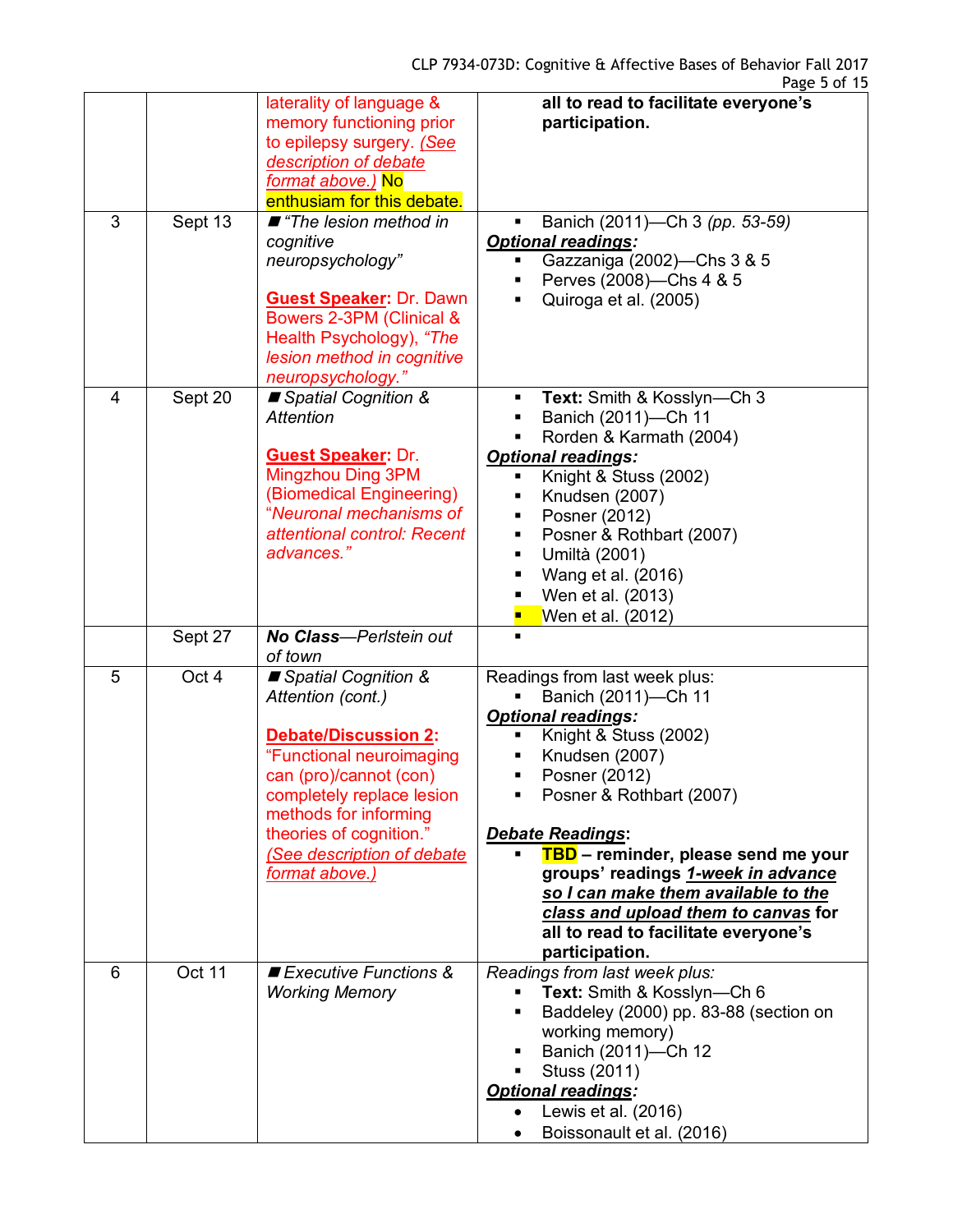|                |                                                                                          |                                                                                                                                                                                                                                                                                                                                                                                                                            | Cohen, Perlstein et al. (1997)<br>٠<br>Corbetta & Shulman (2002)<br>٠<br>Kimberg et al. (2000)<br>٠<br>Larson et al. (2006)<br>٠<br>Miller & Cohen (2001)<br>٠<br>Miyake et al. (2000)<br>٠<br>Perlstein et al. (2003)<br>٠                                                                                                                                                                                                                                                                                                                                               |
|----------------|------------------------------------------------------------------------------------------|----------------------------------------------------------------------------------------------------------------------------------------------------------------------------------------------------------------------------------------------------------------------------------------------------------------------------------------------------------------------------------------------------------------------------|---------------------------------------------------------------------------------------------------------------------------------------------------------------------------------------------------------------------------------------------------------------------------------------------------------------------------------------------------------------------------------------------------------------------------------------------------------------------------------------------------------------------------------------------------------------------------|
|                | Oct 18                                                                                   | No Class-Perlstein out<br>of town                                                                                                                                                                                                                                                                                                                                                                                          |                                                                                                                                                                                                                                                                                                                                                                                                                                                                                                                                                                           |
| $\overline{7}$ | Oct 25<br><b>Research</b><br><b>Topic</b><br><b>Description</b><br>due                   | ■ Language<br>Comprehension &<br>Production<br><b>Guest Speaker: Dr. Lori</b><br>Altmann (Speech,<br><b>Language and Hearing</b>                                                                                                                                                                                                                                                                                           | Text: Smith & Kosslyn-Ch 12<br>٠<br><b>Optional readings:</b><br>Banich (2011)-Ch 9<br>Gazzaniga (2002)-Ch 9                                                                                                                                                                                                                                                                                                                                                                                                                                                              |
|                |                                                                                          | Sciences), 1-2:30pm<br><b>Research Topic</b><br><b>Description Due.</b><br>Please email to me by<br>5PM (use filename and<br>subject heading <last<br>Name&gt;"-CBB Research<br/>Topic")</last<br>                                                                                                                                                                                                                         |                                                                                                                                                                                                                                                                                                                                                                                                                                                                                                                                                                           |
| 8              | Nov <sub>1</sub><br>Exam 1<br><b>Distributed</b><br>by email<br>through<br><b>Canvas</b> | $\blacksquare$ Memory<br><b>Guest Speaker: Dr.</b><br><b>Russell Bauer (Clinical &amp;</b><br>Health Psychology) 1-3pm<br>Take-home exam 1 to be<br>distributed by email<br>through Canvas (Due<br>11/8)                                                                                                                                                                                                                   | Text: Smith & Kosslyn-Chs 4 & 5<br>٠<br>Banich (2011)-Ch 10<br>٠<br>Baddeley (2000) pp. 77-83<br>٠<br><b>Optional readings:</b><br>Brown & Craik (2000)<br>٠<br>Cabeza & St. Jacques (2007)<br>٠<br>Dodson & Schacter (2001)<br>٠<br>Johnson (2006)<br>٠<br>Moscovitch et al. (2006)<br>٠<br>Parkin (2001)<br>٠<br>Ryan & Cohen (2003)<br>٠                                                                                                                                                                                                                               |
| 9              | Nov 8<br>Exam 1<br><b>Due</b>                                                            | Reasoning, Problem<br>Solving & Decision Making<br><b>Debate/Discussion 3:</b><br>"Repressed memories are<br>more likely to represent<br>memory distortions (Pro)<br>rather than true,<br>unearthed recollections of<br>past experience (Con)."<br><b>See description of debate</b><br>format above.)<br><b>Exam 1 Due. Please</b><br>email to me by 5PM (use<br>subject heading <last<br>Name&gt;"-CBB Exam 1")</last<br> | Text: Smith & Kosslyn-Chs 9 & 10<br>٠<br>Purves (2008)-Chs 24 & 25<br>Ξ<br>Podcast: (Hidden Brain)<br>https://www.npr.org/2018/03/12/592986190/daniel-<br>kahneman-on-misery-memory-and-our-understanding-<br>of-the-mind<br><b>Optional reading:</b><br>Tsay (2013)<br>Loken (2006)<br>Weber & Johnson (2009)<br>٠<br>Debate Readings:<br>TBD - reminder, please send me your<br>$\bullet$<br>groups' readings 1-week in advance<br>so I can make them available to the<br>class and upload them to canvas for<br>all to read to facilitate everyone's<br>participation. |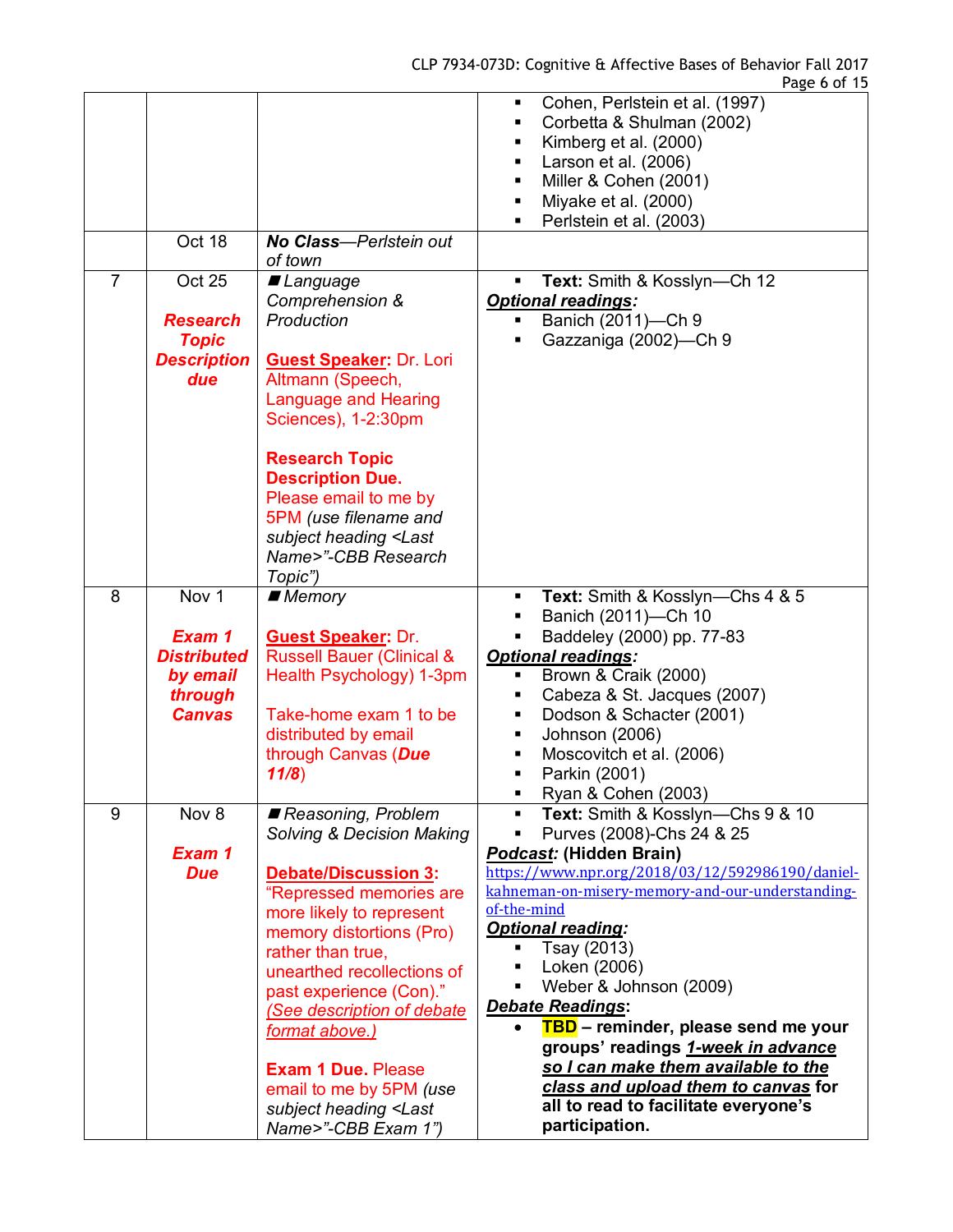|    |                              |                                                                                                                                                                                                                                                                     | Also, see the link weblink listed under Debate<br>III references in reference section below.                                                                                                                                                                                                                                                                                                                                                                                                                                                                                                                                                                                                                                                                                                                                             |
|----|------------------------------|---------------------------------------------------------------------------------------------------------------------------------------------------------------------------------------------------------------------------------------------------------------------|------------------------------------------------------------------------------------------------------------------------------------------------------------------------------------------------------------------------------------------------------------------------------------------------------------------------------------------------------------------------------------------------------------------------------------------------------------------------------------------------------------------------------------------------------------------------------------------------------------------------------------------------------------------------------------------------------------------------------------------------------------------------------------------------------------------------------------------|
| 10 | <b>Nov 15</b>                | Reasoning, Problem<br>Solving, Decision Making<br>(cont). + NIH's Research<br>Domain Criteria (RDoC)<br><b>Guest Speaker: Dr. Peter</b><br>Lang (NIMH Center for the<br><b>Study of Emotion and</b><br><b>Attention: Clinical &amp; Health</b><br>Psychology) 1-2pm | Readings from last week plus:<br><b>RDoC</b> readings:<br>lacono (2016)<br>٠<br>Kozak & Cuthbert (2016)<br>٠<br>Lilienfeld (2014)<br>٠<br>Patrick & Hajcak (2016)<br>٠<br>Also visit NIMH's RdoC website:<br>$\blacksquare$<br>https://www.nimh.nih.gov/research-<br>priorities/rdoc/index.shtml                                                                                                                                                                                                                                                                                                                                                                                                                                                                                                                                         |
|    | <b>Nov 22</b>                | No Class-UF Holiday;<br>Thanksgiving<br><b>Please complete on-line</b><br>faculty evaluation by<br>logging into GatorRater<br>via canvas.                                                                                                                           | Please send me an email indicating that you<br>have completed the evaluation. Thank you!                                                                                                                                                                                                                                                                                                                                                                                                                                                                                                                                                                                                                                                                                                                                                 |
| 11 | <b>Nov 29</b>                | Emotion, Cognition &<br>Psychopathology<br><b>Debate/Discussion 4:</b><br>"There is no emotion<br>without cognition (Con);<br>or, emotion is dependent<br>upon cognition (Pro)."<br>(See description of debate<br>format above.)                                    | Text: Smith & Kosslyn-Ch 8<br>٠<br>Dolcos et al. (2011)<br>٠<br>Forgas & Elch (2012)<br>Lazarus (1984)<br>٠<br>Lai et al. (2012)<br>٠<br>Storbeck & Clore (2007)<br>٠<br><b>Optional readings:</b><br>Allen et al. (2011)-see entire special<br>issue<br>Banich (2011)-Chs 13 & 14<br>٠<br>Cacioppo & Gardner (1999)<br>٠<br>Duncan & Feldman-Barrett (2007)<br>٠<br>Izard (2009)<br>Levine (2009)<br>Ξ<br>Oschner & Gross (2005)<br>٠<br>Perlstein et al. (2002)<br>٠<br>Pham (2007)<br>٠<br>Phelps & LeDoux (2005)<br>٠<br>Servan-Schreiber et al. (1998)<br>٠<br>Taylor et al. (2005)<br><b>Debate Readings:</b><br>TBD - reminder, please send me your<br>groups' readings 1-week in advance<br>so I can make them available to the<br>class and upload them to canvas for<br>all to read to facilitate everyone's<br>participation. |
|    | Dec 6                        | <b>No Class-UF "Reading</b><br>Days"                                                                                                                                                                                                                                |                                                                                                                                                                                                                                                                                                                                                                                                                                                                                                                                                                                                                                                                                                                                                                                                                                          |
|    | Exam 2<br><b>Distributed</b> | $(12/06 - 12/07)$                                                                                                                                                                                                                                                   |                                                                                                                                                                                                                                                                                                                                                                                                                                                                                                                                                                                                                                                                                                                                                                                                                                          |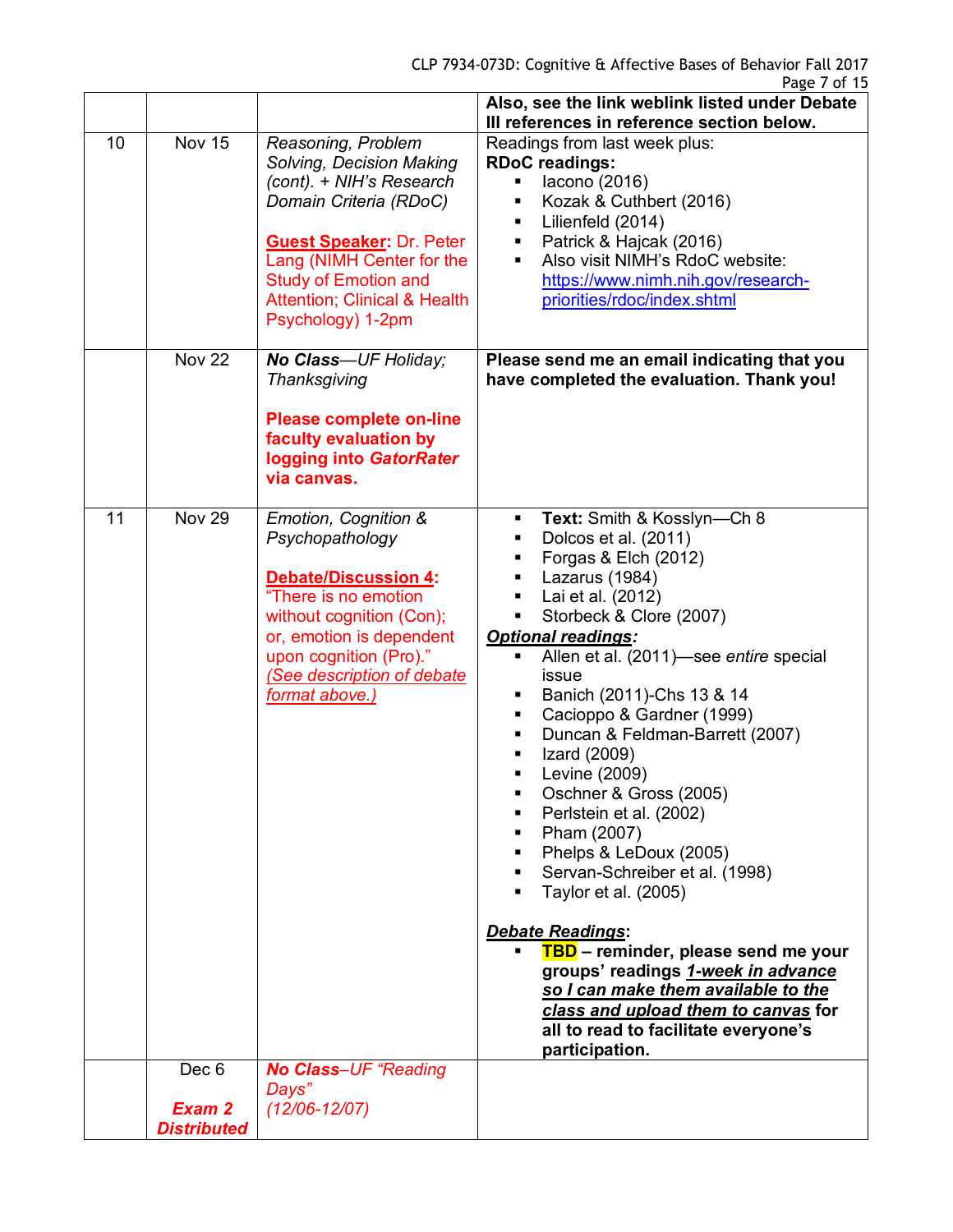| by email         | <b>**Research Proposals</b>                        |  |
|------------------|----------------------------------------------------|--|
| through          | Due** Please email to                              |  |
| <b>Canvas</b>    | me by 5PM 12/06 (subject                           |  |
|                  | heading in email should                            |  |
| <b>Research</b>  | read: <last name="">"-CBB</last>                   |  |
| <b>Proposals</b> | Proposal")                                         |  |
| <b>Due</b>       |                                                    |  |
|                  | I will email the final exam                        |  |
|                  | to you by noon-please                              |  |
|                  | email back to me by 5PM                            |  |
|                  | on Monday, DEC 13                                  |  |
| Dec 13           | <b>No Class-UF "Finals</b>                         |  |
|                  | Week"                                              |  |
| Exam 2           |                                                    |  |
|                  | $(12/08 - 12/14)$                                  |  |
| <b>Due</b>       |                                                    |  |
|                  | <i><b>*Take-Home Quiz #2*</b></i>                  |  |
|                  | due to me by 5PM Dec                               |  |
|                  | 13; please email to me by                          |  |
|                  | 5PM (use filename " <last< th=""><th></th></last<> |  |
|                  | Name>"-CBB-quiz#2" &                               |  |
|                  | and email subject heading                          |  |
|                  | should read: <last< th=""><th></th></last<>        |  |
|                  | Name>"-CBB Quiz#2")                                |  |

#### **Assigned and Optional Readings**

**(Under construction—references** *will* **be revised/added as the course progresses). All readings should be completed prior to the assigned class date.**

- Allen, P.A., Lien, M-C, Ruthruff, E. (2011). Cognition and emotion: Neuroscience and behavioral perspectives. *Journal of Cognitive Psychology*, *23(6)*, 667-668. *I recommend you read the entire volume of all relevant papers in this special issue on cognition and emotion*.
- Baddeley, A. (2000). Short-term and working memory. In E. Tulving & F.I.M. Craik (Eds.), *The Oxford Handbook of Memory*, pp. 77-92. New York: Oxford University Press.
- Banich, M.T., & Compton, R.J. (2011). *Cognitive Neuroscience (3rd Edition)*. Belmont, CA: Wadsworth. (selected chapters)
- Boissoneault, J., Frazier, I., Lewis, B., & Nixon S.J. (2016). Effects of age and acute moderate alcohol administration on electrophysiological correlates of working memory maintenance. *Alcoholism: Clinical and Experimental Research*, *40(9)*, 1874-1883.
- Brown, S.C., & Craik, F.M. (2000). Encoding and retrieval of information. In E. Tulving & F.I.M. Craik (Eds.), *The Oxford Handbook of Memory*, pp. 93-107. New York: Oxford University Press.
- Cabeza, R., & St. Jacques, P. (2007). Functional neuroimaging of autobiographical memory. *Trends in Cognitive Neuroscience*, *11(5)*, 219-227.

Cacioppo, J.T., & Gardner, W.L. (1999). Emotion. *Ann. Rev. Psychol.*, *50*, 191-214.

Corbetta, M., & Shulman, G.L. (2002). Control of goal-directed and stimulus-driven attention in the brain. *Nature Reviews Neuroscience*, *3*, 201-215.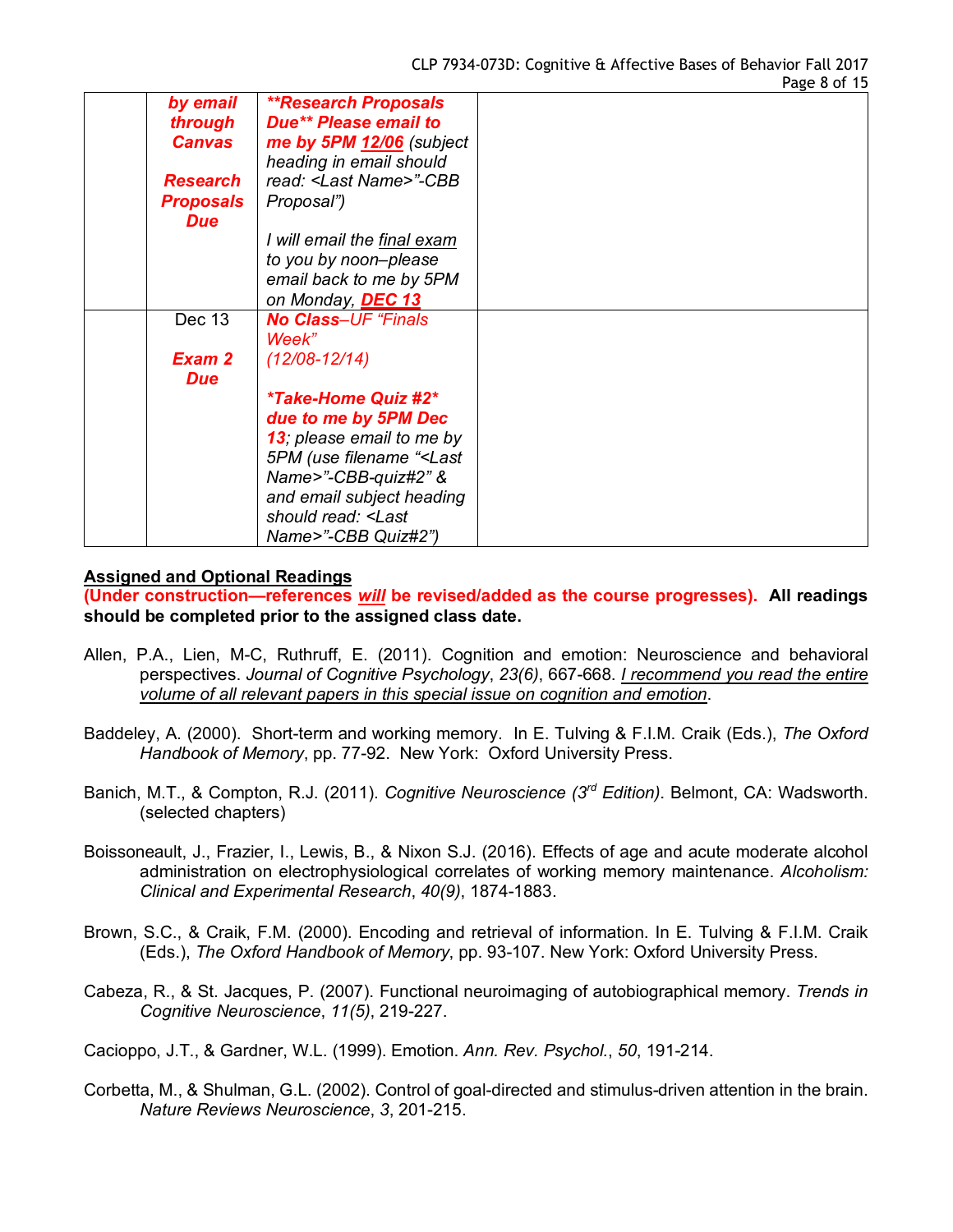- Dodson, C.L., & Schacter, D.L. (2001). Memory distortion. In B. Rapp (Ed.), *The Handbook of Cognitive Neuropsychology: What deficits reveal about the human mind* (pp. 445-461). Baltimore: Johns Hopkins University Press.
- Dolcos, F., Iordan, A.D., & Dolcos, S. (2011). Neural correlates of emotion-cognition interactions: A review of evidence from brain imaging investigations. *Journal of Cognitive Psychology*, *23(6)*, 669-694.
- Drew, T., Võ., M.L., & Wolfe, J.M. (2013). The invisible gorilla strikes again: Sustained inattentional blindness in expert observers. *Psychological Science* [epub ahead of print].
- Duncan, S., & Feldman-Barrett, L. (2007). Affect is a form of cognition: A neurobiological analysis. *Cognition and Emotion*, *21(6)*, 1184-1211.
- Eyesenck, M.W. (2012). General knowledge. In M.W. Eysenck, *Fundamentals of Cognition (2nd Ed.)*, Chapter 7, pp. 214-241. NY: Psychology Press.
- Eysenck, M.W., & Keane, M.T. (2005). Concepts and categories. In M.W. Eysenck & M.T. Keane, *Cognitive Psychology: A Student's Handbook (5th Ed.)*, Chapter 9, pp. 293-313. NY: Psychology Press.
- Eysenck, M.W., & Keane, M.T. (2000). Cognition and emotion. In M.W. Eysenck & M.T. Keane (Eds.), *Cognitive Psychology: A Student's Handbook (4th Ed.)*, Chapter 18, pp. 489-512. Philadelphia, PA: Psychology Press.
- Feinberg, T.E., & Farah, M.J. (2005). A historical perspective on cognitive neuroscience. In M.J. Farah & T.E. Feinberg (Eds.), *Patient-based approaches to cognitive neuroscience, 2nd Ed.*, pp. 3-20. Cambridge MA: MIT Press.
- Gazzaniga, M.S., Ivry, R.B., & Mangun, G.R. (2002). *Cognitive Neuroscience: The Biology of the Mind (2nd Edition)*. NY: W.W. Norton. (selected chapters)
- Goldstone, R.L. & Kersten, A. (2003). Concepts and categorization. In A.F. Healy & R.W. Proctor (Eds.), *Handbook of Psychology, Vol. 4*: *Experimental Psychology*, pp. 599-621. Hoboken, NJ: John Wiley & Sons.
- Iacono, W.G. (2016). Achieving success with the Research Domain Criteria (RDoC): Going beyond the matrix. *Psychophysiology*, *53*, 308-311.
- Izard, C.E. (2009). Emotion theory and research: Highlights, unanswered questions, and emerging issues. *Ann. Rev. Psychol.*, *60*, 1-25.
- Johnson, M.K. (2006). Memory and reality. *American Psychologist*, *61*, 760-771.
- Kimberg, D.Y., D'Esposito, M., & Farah, M.J. (2000). Frontal lobes II: Cognitive issues. In M.J. Farah and T.E. Feinberg (Eds.), *Patient-Based Approaches to Cognitive Neuroscience*. (pp. 317-326). MA: MIT Press. (unfortunately I do not have a copy of this pdf that you can print).
- Knight, R.T., & Stuss, D.T. (2002). Prefrontal cortex: The present and future. In *Principles of Frontal Lobe Function*, D.T. Stuss and R.T. Knight (Eds.), New York: Oxford University Press, pp. 573-597.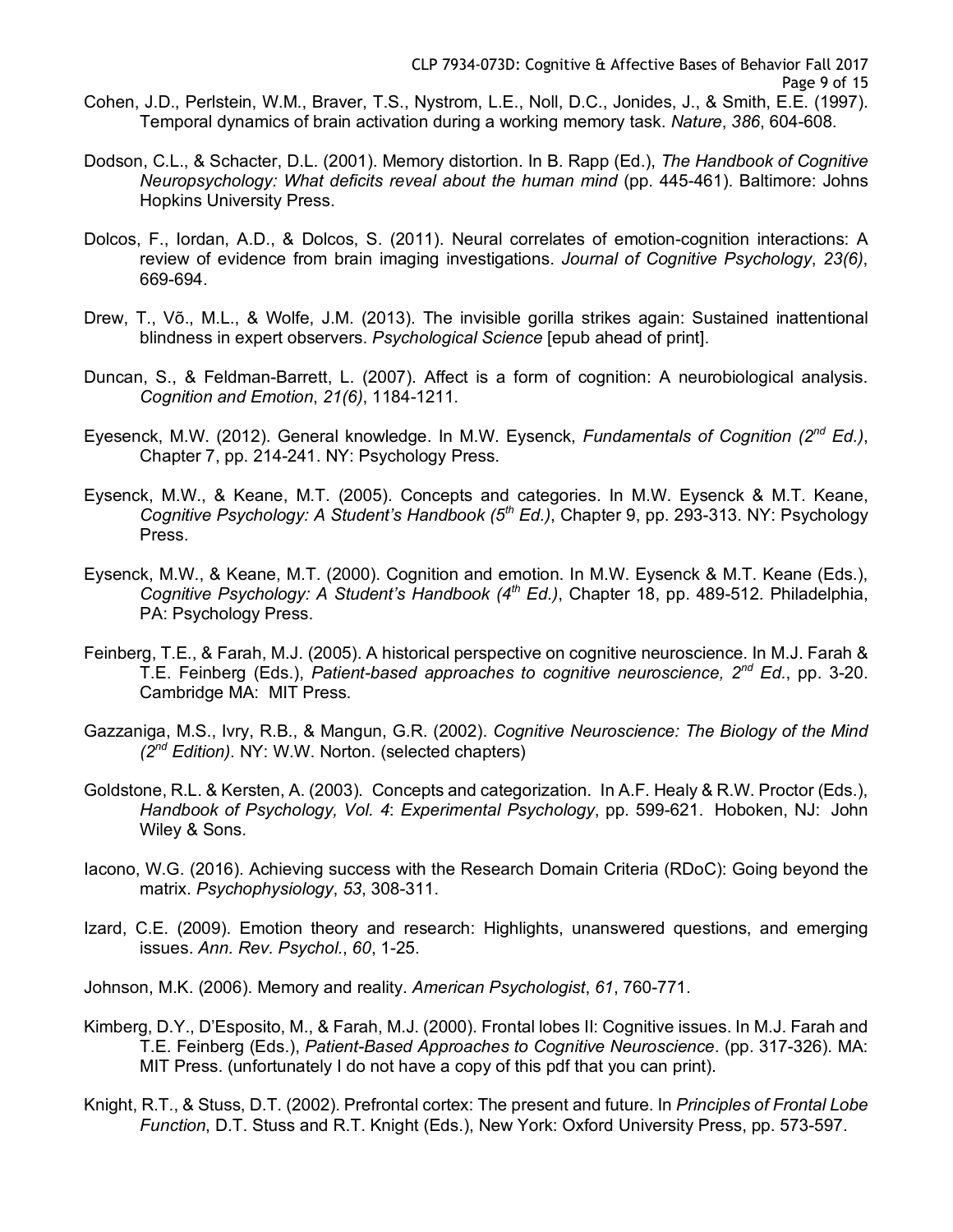- Knudsen, E.I. (2007). Fundamental components of attention. *Annual Review of Neuroscience, 30*, 57- 78.
- Kozak, M.J., & Cuthbert, B.N. (2016). The NIMH research domain criteria intiative: Background, issues, and pragmatics. *Psychophysiology*, *53*, 286-297.
- Larson, M.J., Perlstein, W.M., Demery, J.A., & Stigge-Kaufman, D.A. (2006). Cognitive control impairments in traumatic brain injury. *Journal of Clinical and Experimental Neuropsychology*, *28*, 968-986.
- Larson, M.J., Perlstein, W.M., Stigge-Kaufman, D., Kelley, K.G., & Dotson, V.M. (2006). Affective cotextinduced modulation of the error-related negativity. *Neuroreport*, *17*, 329-333.
- Lazarus, R.S. (1982). Thoughts on the relations between emotion and cognition. *American Psychologist, 37*, 1019-1024.
- Lewis, B., Boissoneault, J., Frazier, & Nixon, S.J. (2016). Effects of age and acute moderate alcohol administration on neurophysiology during simulated driving. *Alcoholism: Clinical and Experimental Research*, *40(12)*, 2519-2527.
- Levine, D.S. (2009). Brain pathways for cognitive-emotional decision making in the human animal. *Neural Networks*, 2*2*, 286-293.
- Lilienfeld, S.O. (2014). *DSM*-5: Centripetal scientific and centrifugal antiscientific forces. *Clinical Psychology Science and Practice*, *21(3)*, 269-279.
- Loken, B. (2006). Consumer psychology: Categorization, affect, and persuasion. *Annual Review of Psychology*, *57*, 453-485.
- Luck, S.J. (2005). *An Introduction to the Event-Related Potential Technique*. Cambridge: MA: MIT Press. (selected chapters)
- Mahon, B.Z., & Caramazza, A. (2009). Concepts and categories: A cognitive neuropsychological perspective. *Annual Review of Psychology*, *60*, 27-51.
- Miller, E.K., & Cohen, J.D. (2001). An integrative theory of prefrontal cortex function. *Annual Review of Neuroscience*, *24*, 167-202.
- Miyake, A. Friedman, N.P., Emerson, M.J., Witzki, A.H., & Howerter, A. (2000). The unity and diversity of executive functions and their contributions to complex "frontal lobe" tasks: A latent variable analysis. *Cognitive Psychology, 41*, 49-100.
- Moscovitch, M., Nadel, L., Winocur, G., Gilboa, A., & Rosenbaum, R.S. (2006). The cognitive neuroscience of remote episodic, semantic, and spatial memory. *Current Opinion in Neurobiology*, *16*, 179-190.
- Ochsner, K., & Gross, J.J. (2005). The cognitive control of emotion. *Trends in Cognitive Sciences*, *9(5)*, 242-249.
- Parkin, A.J. (2001). The structure and mechanisms of memory. In B. Rapp (Ed.), *The Handbook of Cognitive Neuropsychology: What deficits reveal about the human mind* (pp. 445-461). Baltimore: Johns Hopkins University Press.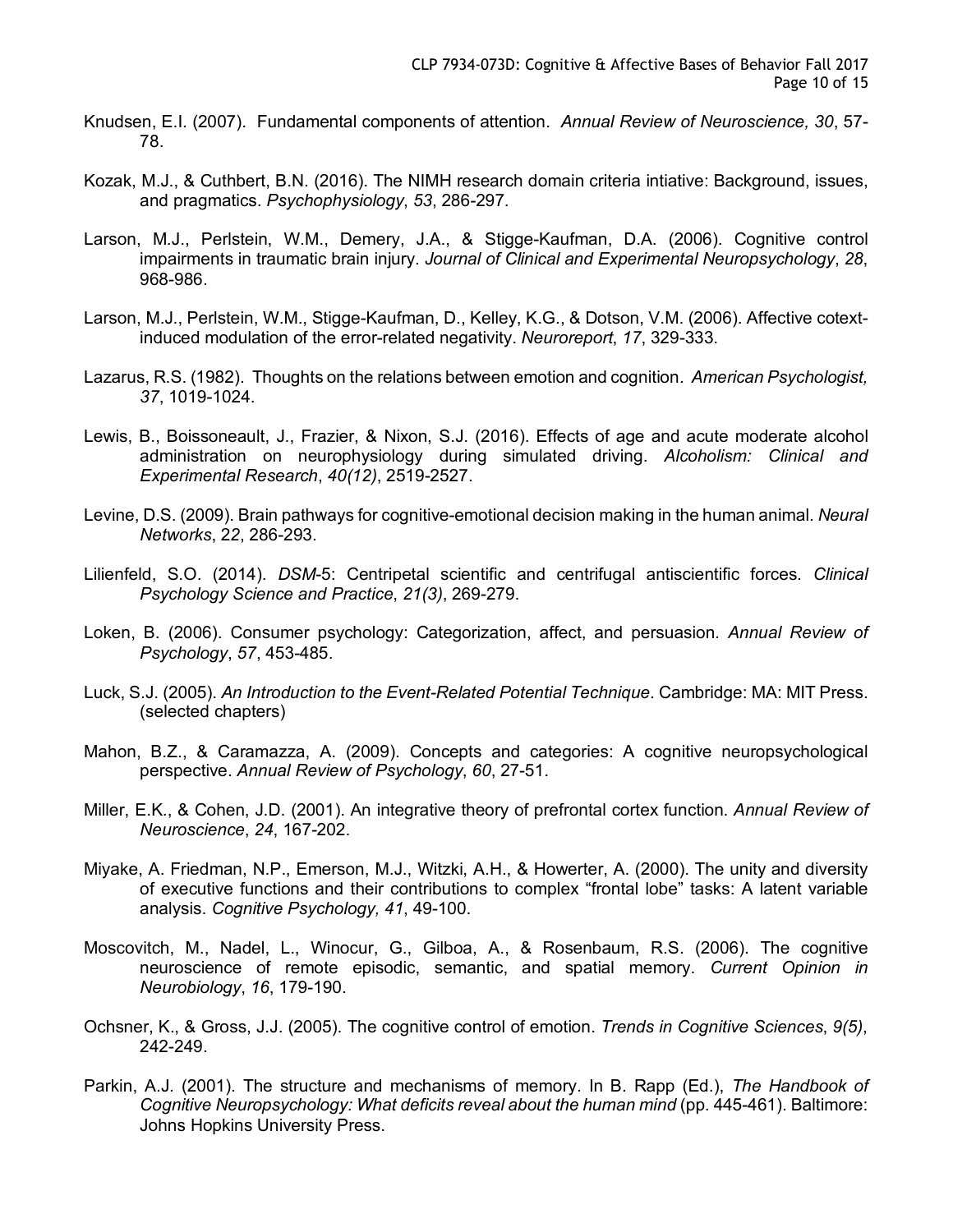- Patrick, C.J., & Hajcak, G. (2016). Reshaping clinical science: Introduction to the Special Issue on Psychophysiology and the NIMH Research Domain Criteria (RDoC) initiative. *Psychophysiology*, *53*, 281-285.
- Pham, M.T. (2007). Emotion and rationality: A critical review and interpretation of empirical evidence. *Review of General Psychology*, *11(2)*, 155-178.
- Perlstein, W.M., Cole, M.A., Larson, Kelly, K.G., Seignourel, P., & Keil, A. (2003). Steady-state visual evoked potentials reveal frontally-mediated working memory activity in humans. *Neuroscience Letters*, *342*, 191-195.
- Perlstein, W.M., Elbert, T., & V.A. Stenger (2002). Dissociation in human prefrontal cortex of affective influences on working memory-related activity. *PNAS*, *99(3)*, 1736-1741.
- Phelps, E.A., & LeDoux, J.E. (2005). Contributions of the amygdala to emotion processing: From animal models to human behavior. *Neuron, 48*, 175-187.
- Pessig, J.J., & Tarr, M.J. (2007). Visual object recognition: Do we know more now than we did 20 years ago? *Annual Review of Psychology*, *58*, 75-96.
- Posner, M.I. (2012). Imaging attentional networks. *Neuroimage*, *61*, 450-456.
- Posner, M.I., & Rothbart, M.K. (2007). Research on attention networks as a model for the integration of psychological science. *Annual Review of* Psychology, *58*, 1-23.
- Purves, D., Brannon, E.M., Cabeza, R. , Huttel, S.A., LaBar, K.S., Platt, M.L. & Worldorff, M.G. (2008). *Principles of Cognitive Neuroscience*. Sunderland, MA: Sinauer Assoc. (selected chapters)
- Quiroga, R.Q., Reddy, L., Kreiman, G., Koch, C., & Fried, I. (2005). Invariant visual representation by single neurons in the human brain. *Nature*, *435*, 1102-1107.
- Rorden,C., & Karnath, H-O. (2004). Using human brain lesions to infer function: A relic from a past era in the fMRI age? *Nature Reviews Neuroscience*, *5*, 813-819.
- Ryan, J.D., & Cohen, N.J. (2003). Evaluating the neuropsychological dissociation evidence for multiple memory systems. *Cognitive, Affective, and Behavioral Neuroscience*, *3*, 168-185.
- Storbeck, J. & Clore, G.L. (2007). On the interdependence between cognition and emotion. *Cognition and Emotion, 21*, 1212-1237.
- Stuss, D.T. (2011). Functions of the frontal lobes: Relaton to executive functions. *Journal of the International Neuropsychological Society*. *17*, 1-17.
- Taylor, J.G. & Fragopanagos, N.F. (2005). The interaction of attention and emotion. *Neural Networks*, *18*, 353-369.
- Tsay, C-J. (2013). Sight over sound in the judgment of music performance. *PNAS* [epub ahead of print]. http://www.pnas.org/content/early/2013/08/16/1221454110.full.pdf+html?with-ds=yes
- Umiltà, C. (2001). Mechanisms of attention. In Rapp, B. (Ed.), *The Handbook of Cognitive Neuropsychology: What deficits reveal about the human mind*, pp. 135-158. Baltimore: Johns Hopkins University Press.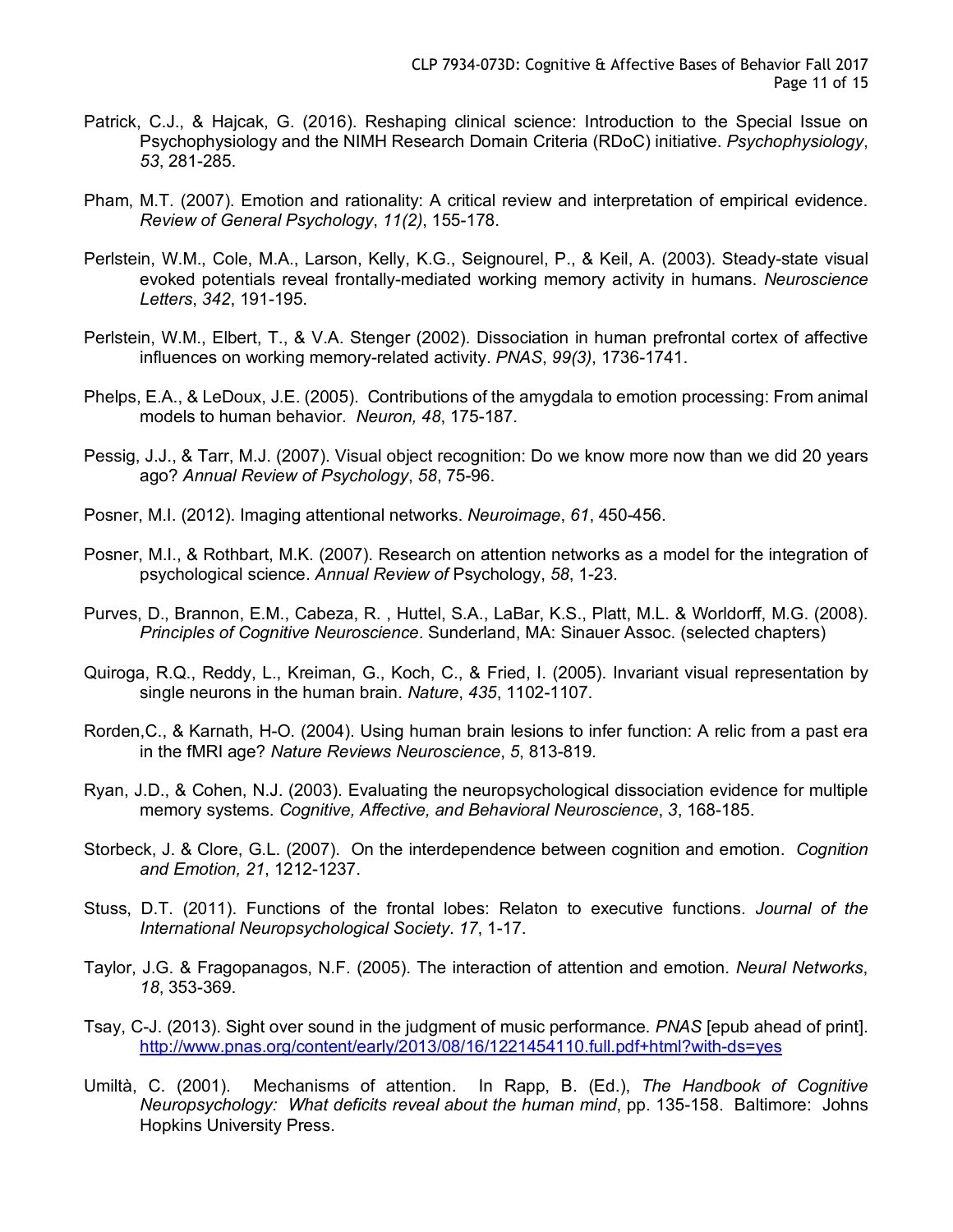- Walsh, V., & Cowey, A. (2000). Transcranial magnetic stimulation and cognitive neuroscience. *Nature Reviews: Neuroscience*, *1*, 73-79.
- Wang, C., Rajagovindan, R., Han, S.-M., & Ding, M. (2016). Top-down control of visual alpha oscillations: Sources of control signals and their mechanisms of action. *Frontiers in Human Neuroscience*, *Vol 10, Article 15*, 1-14.
- Ward, J. (2010). *The Student's Guide to Cognitive Neuroscience*, 2<sup>nd</sup> Ed. New York: Psychology Press. (selected chapters)
- Weber, E., & Johnson, E.J. (2009). Mindful judgment and decision making. *Annual Review of Psychology, 60*, 53-85.
- Wen, X., Liu, Y., Yao, L., Ding, M. (2013). Top-down regulation of default mode activity in spatial visual attention. *The Journal of Neuroscience*, *33(15)*, 6444-6453.
- Wen, X., Yao, L., Liu, Y., & Ding, M. (2012). Causal interactions in attention networks predict behavioral performance. *The Journal of Neuroscience*, *32(4)*, 1284-1292.

```
Student-provided DEBATE-RELATED READINGS – to be ASSIGNED WITHIN 1 WEEK PRIOR TO 
THE RELEVANT DEBATE CLASS
```
**Debate 1 / Sept 6:** "**WADA testing using fMRI is (pro)/is not (con) effective for determining laterality of language & memory functioning prior to epilepsy surgery.***"*

**Readings:** *PRO* **(Team:)** 1) **Readings:** *CON* **(Team:)** 1) .

**Debate 2 / Oct. 4:** *"Functional neuroimaging can (PRO)/cannot (CON) completely replace lesion methods for informing theories of cognition"*

**Readings:** *PRO* **(Team: Albadi, Cunio, Gluck, Hardcastle, Lopez, Rohl)** 2) **Readings:** *CON* **(Team: Bauman, Cartagena, Dion, Robert, Wang, Xu)**

2) .

**Debate 3 / Nov. 8:** "*Repressed memories are more likely to represent memory distortions rather than true, unearthed recollections of past experience."*

• See weblink: http://www.ted.com/talks/elizabeth\_loftus\_the\_fiction\_of\_memory.html **Readings:** *PRO* **(Team: Dongo, Garzona, Lazaroe, Sweenie, Warnik)** 3)

**Readings:** *CON* **(Team: Basch, England, Ferguson, Rama, Riddle, Rodriguez)** 3) .

**Debate 4 / Nov. 29:** *"There is no emotion without cognition (CON) or, emotion is dependent upon cognition (PRO)."*

**Readings:** *PRO* **(Team: Eastman, Hatchel, Magennis, Majia, Trainor)**

1) **Readings:** *CON* **(Team: Bailey, Dixon, Gilbert, Monachino, Yaraghchi, Zakzewski)** 1)

**Statement of University's Honesty Policy (cheating and use of copyrighted materials)**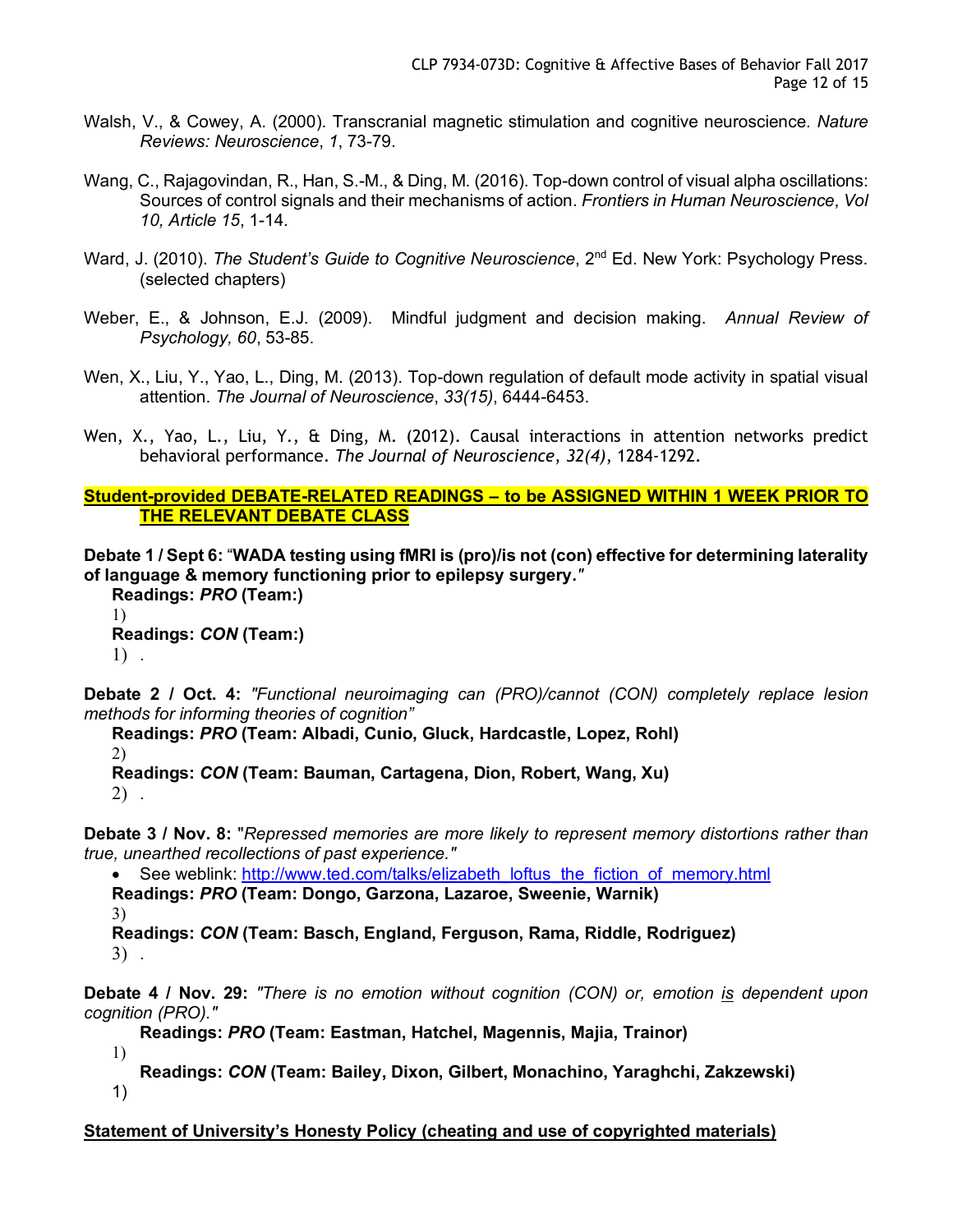# **Academic Integrity**

Students are expected to act in accordance with the University of Florida policy on academic integrity (see Student Conduct Code, the Graduate Student Handbook or these web sites for more details:

http://www.dso.ufl.edu/sccr/honorcodes/conductcode.php

http://www.dso.ufl.edu/studenthandbook/studentrights.php

http://gradschool.ufl.edu/students/introduction.html

Cheating, lying, misrepresentation, or plagiarism in any form is unacceptable and inexcusable behavior.

*We, the members of the University of Florida community, pledge to hold ourselves and our peers to the highest standards of honesty and integrity.*

On all work submitted for credit by students at the University of Florida, the following pledge is either required or implied:

### *"On my honor, I have neither given nor received unauthorized aid in doing this assignment."*

It is desirable and expected that take-home assignments will stimulate conversation among classmates, and that classmates may actually mentor one another in the work. Students are also likely to discuss elements of the assignment with the instructor. **It is expected that submitted work will** *solely* **reflect the student's own efforts. Students are expected not to collaborate** in running analyses, writing answers, or interpreting results. The instructor will regularly check for "unusual congruence" in answers, and will discuss concerning instances with students involved. Where collaboration has been found, a zero grade will be assigned. **For further clarification, please see the "Acceptable Collaboration" appendix to this syllabus! Rules will be strictly enforced.**

*Copyright policy -* The University of Florida policy on copyright states: "Copyright permission should not be required of instructors in the following circumstances:

1) A single copy of an article, chapter, or poem is on reserve for only *one semester*.

2) A reasonable number of copies of an article, chapter, or poem are placed on reserve for only *one semester*. "Reasonable" is determined by an assessment of the number of students assigned the reading, the difficulty of the reading, and the time frame allowed for completion of the reading. This should normally not exceed 6 copies, although up to one copy for every 15 students may be accepted if space is available in the reserve area and the above criteria are met."

Single-use copies, for exclusive use in class, which are not to be further duplicated or distributed, will be made available in Canvas. All articles are also available via the University of Florida library system, and may be accessed by the student using that portal as well.

#### **Policy Related to Class Attendance**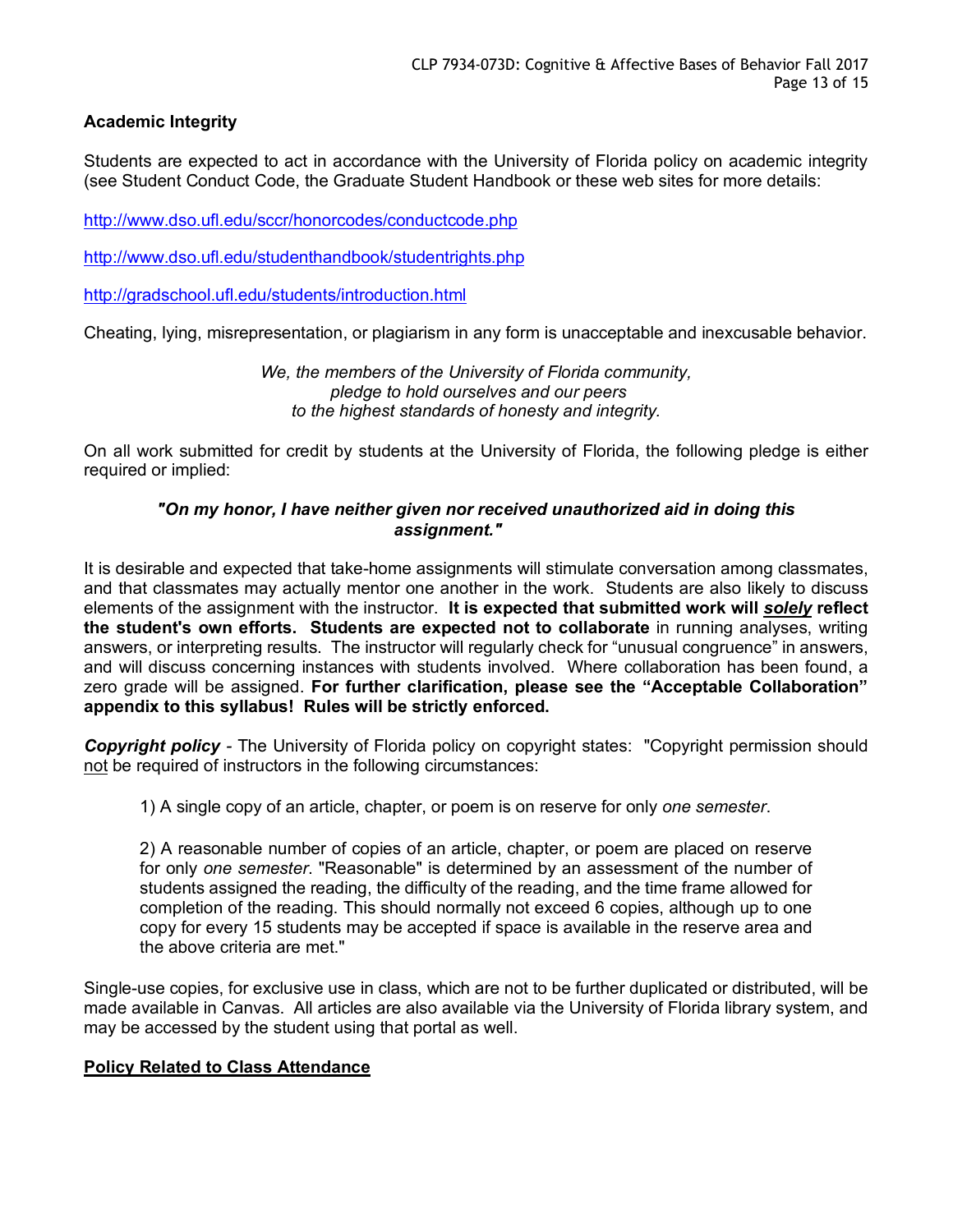Attendance is expected. Students needing to miss class should make *prior* arrangements with the instructor. Personal issues with respect to class attendance or fulfillment of course requirements will be handled on an individual basis. *All cell phones must be turned off during class.*

### **Policy Related to Make-up Exams or Other Work**

Students who miss an examination or paper deadline because of a conflicting professional or personal commitment must make *prior* arrangements with the instructor. If an examination must be missed because of illness, a physician's note is required. I expect you to attend and be prepared to participate in all class sessions. Personal issues with respect to class attendance or fulfillment of course requirements will be handled on an individual basis; please approach me in advance to arrange—I'm pretty addressable and want to facilitate your success in and enjoyment of the class.

#### **Accommodations for Students with Disabilities**

If you require classroom accommodation because of a disability, you must first register with the Dean of Students Office (http://www.dso.ufl.edu/). The Dean of Students Office will provide documentation to you, which you then give to the instructor when requesting accommodation. The College and instructor are committed to providing reasonable accommodations to assist students in their coursework.

#### **Counseling and Student Health**

Students may occasionally have personal issues that arise in the course of pursuing higher education or that may interfere with their academic performance. If you find yourself facing problems affecting your coursework, you are encouraged to talk with an instructor and to seek confidential assistance at the UF Counseling & Wellness Center, 352-392-1575. Visit their web site for more information: http://www.counseling.ufl.edu/.

The Student Health Care Center at Shands is a satellite clinic of the main Student Health Care Center located on Fletcher Drive on campus. Student Health at Shands offers a variety of clinical services, including primary care, women's health care, immunizations, mental health care, and pharmacy services. The clinic is located on the second floor of the Dental Tower in the Health Science Center. For more information, contact the clinic at 392-0627 or check out the web site at: www.health.ufl.edu/shcc

Crisis intervention is always available 24/7 from: the Alachua County Crisis Center: (352) 264-6789 http://www.alachuacounty.us/DEPTS/CSS/CRISISCENTER/Pages/CrisisCenter.aspx

BUT – Do not wait until you reach a crisis to come in and talk with us. We have helped many students through stressful situations impacting their academic performance. You are not alone so do not be afraid to ask for assistance.

#### **Inclusivity Statement**

Public health and health professions are based on the belief in human dignity and on respect for the individual. As we share our personal beliefs inside or outside of the classroom, it is always with the understanding that we value and respect diversity of background, experience, and opinion, where every individual feels valued. We believe in, and promote, openness and tolerance of differences in ethnicity and culture, and we respect differing personal, spiritual, religious and political values. We further believe that celebrating such diversity enriches the quality of the educational experiences we provide our students and enhances our own personal and professional relationships. We embrace The University of Florida's Non-Discrimination Policy, which reads, "The University shall actively promote equal opportunity policies and practices conforming to laws against discrimination. The University is